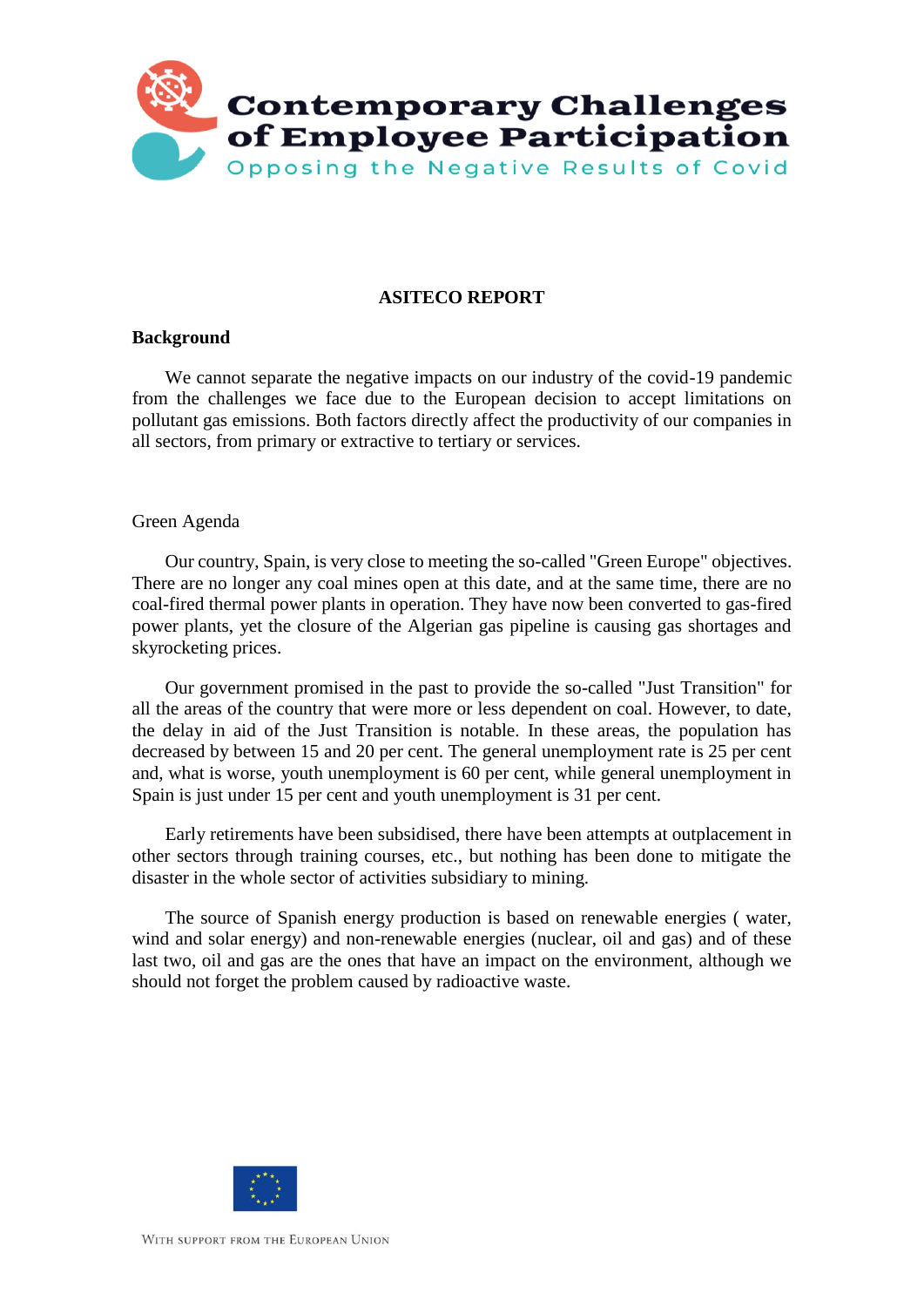

In percentage terms, the Spanish energy mix in 2020 was made up as follows:

| Nuclear energy | 22.2% |
|----------------|-------|
| Wind energy    | 21.9% |
| Combined cycle | 17.5% |
| Water plant    | 12.2% |
| Cogeneration   | 10.7% |
| Solar          | 6.1%  |
| Coal           | 2.0%  |
| Solar thermal  | 1.8%  |
| Other          | 5.8%. |

Therefore, the Spanish situation is quite rational since 64.2% of the electrical energy we consume is of "clean" origin, while only 30.2% or 36%, when including others sources, are polluting.

The problem in our situation is the dependence we suffer from concerning the supply of natural gas for our combined cycle and cogeneration plants.

Spain receives only half of the gas that used to be supplied by pipeline. This means that only the industry that requires cogeneration and approximately 5% of the combined cycle plants can be maintained, which creates an electricity deficit of approximately 10% of the total.

As a consequence, we need gas supply through ships, at high transport costs, or buy more nuclear energy from France, also with high costs.

Electricity prices have risen well above the European average. This, together with the deficit in the supply of materials, problems with their transport, and the rise in fuel prices, has led to an inflation rate in Spain at the end of October 5.6%.

# COVID-19

Together with the horrific social consequences caused by the number of deaths and chronically ill people in Spain, and even though more than 90% of the population has been vaccinated, the temporary closure of factories and industry, the fall in demand, and now the lack of supplies from third countries has greatly harmed our companies.

The mechanism of the temporary suspension of employment contracts agreed with the trade unions has avoided redundancies, but at present, on returning to their jobs due to the improvement in the data on the rate of infection (200 people per 100,000 inhabitants), the rise in prices and lack of supplies due to transport problems is leading to the closure (now temporary) but perhaps definitive, of many industries.

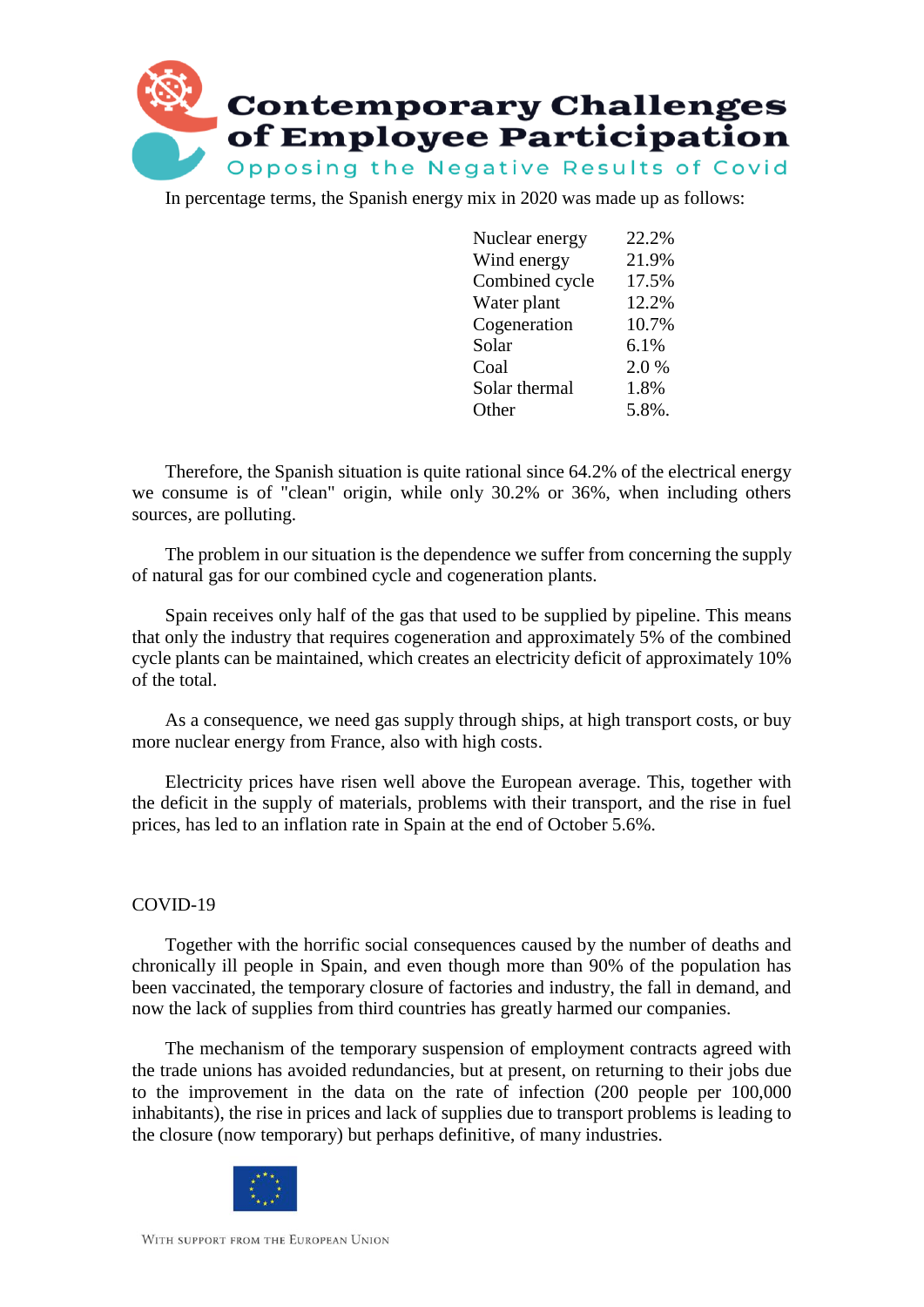

The 80% of bank loans guaranteed by the State also allowed some companies to continue paying their current expenses, but there was no income to pay them back when it was the time.

### Examples

The automotive industry is of great importance in Spain (it is the third-largest car manufacturing nation in Europe, including the UK). Last year it came to a standstill, and sales plummeted, but now, the lack of components is preventing the production of vehicles for sale from being completed. The entire supporting industry is also at a standstill.

Industrial production plants, in general, are automated, and supply shortages keep them from being able to repair breakdowns. Rising energy and transport costs also make it impossible for them to get their raw material supplies for production smoothly, and they are no longer competitive with the Indian or Chinese industry. As a result, many are temporarily closed in the steel, construction and derivatives sectors.

All commerce suffered a collapse due to the lack of customers since only the basic commerce (food) and its transport operated during the closure, but now, the increase in energy and the difficulties of transport cause a wide rise in prices.

But the worst part was borne by the tertiary sector, or services, which in Spain is of great importance as it includes all tourist activity. Tourism that means the transport of people (ports, airports, airlines), hotels, restaurants, bars, from the big companies to the person who rents beds on the beach, from the great national museums to the modest tourist guides, all form a cultural, business and labour activity which, according to some estimates, reaches 16% of the national GDP. However, it was closed during the lockdown, and the restrictions and limitations of mobility in the world, which unfortunately continue and prevent the sector from recovering, so many workers have become unemployed.

# **Conclusion**

Nowadays, companies are losing customers, production and competitiveness in Spain, and workers are losing their quality jobs and purchasing power due to inflation.

The social dialogue at the national level is broken. However, in small and mediumsized companies, there is dialogue, and temporary formulas are looked for with the Works Councils, thanks to the fact that they are punctually informed of the specific economic situation of each one of them.